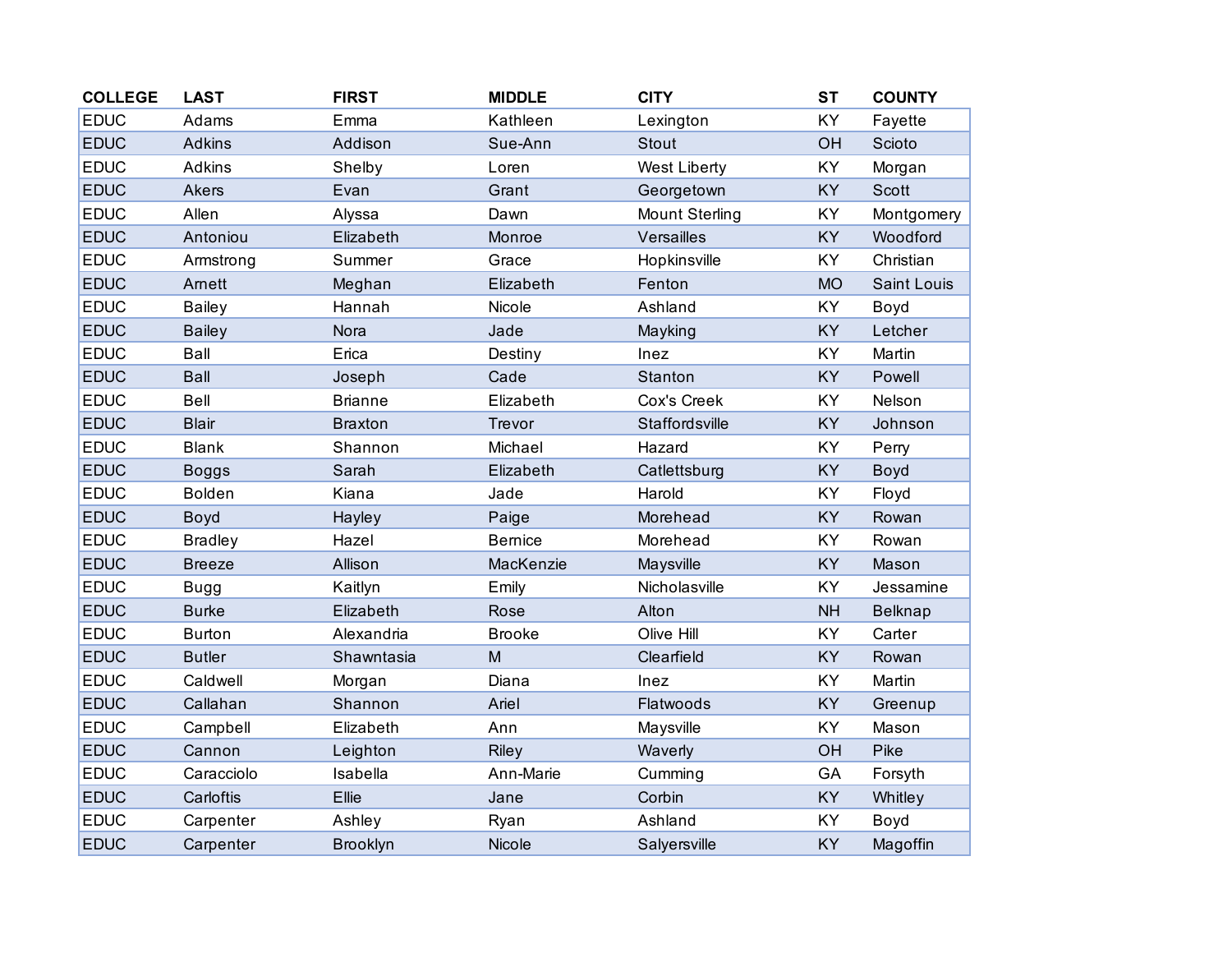| <b>EDUC</b> | Carpenter      | Camille        | Gabrielle     | Greenup        | KY        | Greenup      |
|-------------|----------------|----------------|---------------|----------------|-----------|--------------|
| <b>EDUC</b> | Castle         | Erin           | Elizabeth     | Paintsville    | <b>KY</b> | Johnson      |
| <b>EDUC</b> | Caudill        | Emiley         | Cate          | Mc Dowell      | KY        | Floyd        |
| <b>EDUC</b> | Caudill        | Manda          | K             | Clay City      | KY        | Powell       |
| <b>EDUC</b> | Cavanaugh      | Matthew        | Dalton        | Louisville     | KY        | Jefferson    |
| <b>EDUC</b> | Chaffin        | Megan          | M             | Nicholasville  | <b>KY</b> | Jessamine    |
| <b>EDUC</b> | Chamberlin     | Shelby         | Alexander     | Alexandria     | KY        | Campbell     |
| <b>EDUC</b> | Chamblin       | Mara           | Desha         | Georgetown     | <b>KY</b> | <b>Scott</b> |
| <b>EDUC</b> | Chaney         | Ashton         | Margaret      | Frankfort      | KY        | Franklin     |
| <b>EDUC</b> | Clark          | Kacy           | Lynn          | Greenup        | <b>KY</b> | Greenup      |
| <b>EDUC</b> | Cole           | Emily          | Matison       | Ezel           | KY        | Morgan       |
| <b>EDUC</b> | Coleman        | Hailey         | $\mathsf{N}$  | <b>Ripley</b>  | OH        | <b>Brown</b> |
| <b>EDUC</b> | Combs          | Elizabeth      | Joy           | Hazard         | KY        | Perry        |
| <b>EDUC</b> | Conyers        | Kellan         | Elizabeth     | Owingsville    | <b>KY</b> | <b>Bath</b>  |
| <b>EDUC</b> | Cook           | Dorian         | Rae           | Edgewood       | KY        | Kenton       |
| <b>EDUC</b> | Cook           | Taylor         | Sue           | Wheelersburg   | OH        | Scioto       |
| <b>EDUC</b> | Cooper         | Candice        | Lynn          | Garrison       | KY        | Lewis        |
| <b>EDUC</b> | Cooper         | Cody           | Allen         | Lovely         | KY        | Martin       |
| <b>EDUC</b> | Cornett        | Kelly          | $\vee$        | Ermine         | KY        | Letcher      |
| <b>EDUC</b> | Cottrell       | <b>Brianna</b> | Alyssa        | Morehead       | KY        | Rowan        |
| <b>EDUC</b> | Crum           | Kelly          | Nicole        | Pikeville      | KY        | Pike         |
| <b>EDUC</b> | Daniel         | Kealy          | Richelle      | Staffordsville | KY        | Johnson      |
| <b>EDUC</b> | Daniels        | Erika          | LeAnn         | Grayson        | KY        | Carter       |
| <b>EDUC</b> | Day            | Hannah         | Grace         | Lexington      | <b>KY</b> | Fayette      |
| <b>EDUC</b> | Elliott        | Courtney       | Lynn          | Jeffersonville | KY        | Montgomery   |
| <b>EDUC</b> | <b>Elswick</b> | Miah           | Elaine        | Pikeville      | KY        | Pike         |
| <b>EDUC</b> | England        | Rachel         | Elizabeth     | Ashland        | KY        | Boyd         |
| <b>EDUC</b> | Estepp         | Harlee         | Ryan          | Grayson        | KY        | Carter       |
| <b>EDUC</b> | Fallon         | Hanna          | Marie         | Louisville     | KY        | Jefferson    |
| <b>EDUC</b> | Fella          | Madison        | Louise        | Santa Claus    | $\sf IN$  | Spencer      |
| <b>EDUC</b> | Feltner        | Kristen        | LeAnn         | Bonnyman       | KY        | Perry        |
| <b>EDUC</b> | Ferguson       | Alexis         | <b>Brooke</b> | Morehead       | KY        | Rowan        |
| <b>EDUC</b> | Fielding       | McKensie       | Nicole        | Clearfield     | KY        | Rowan        |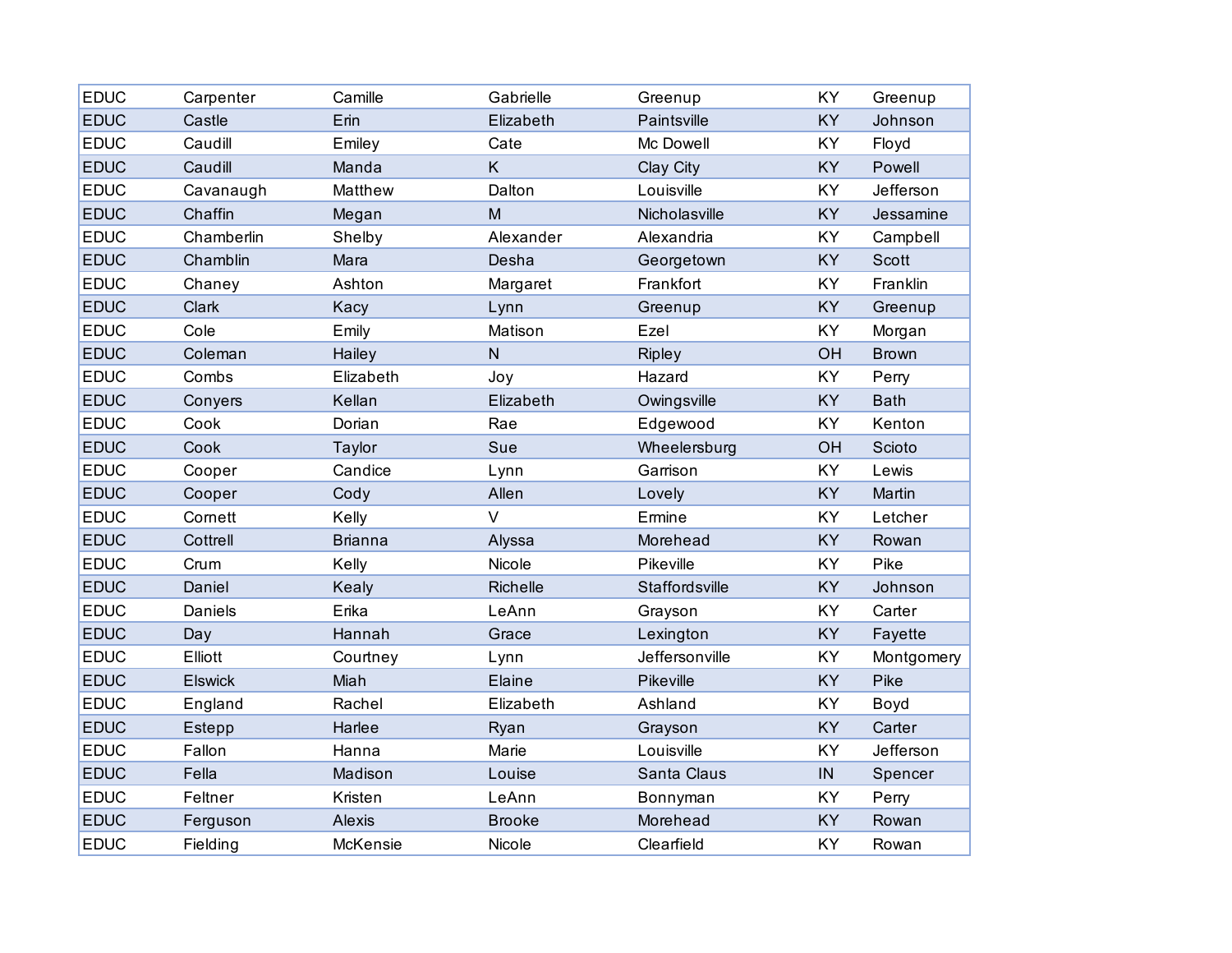| <b>EDUC</b> | <b>Fields</b> | <b>Alexis</b>  | Marie         | Dry Ridge          | KY        | Grant            |
|-------------|---------------|----------------|---------------|--------------------|-----------|------------------|
| <b>EDUC</b> | Flannery      | Andraya        | Kayleen       | Olive Hill         | <b>KY</b> | Carter           |
| <b>EDUC</b> | Fraley        | Mary           | Kaitlin       | Sandy Hook         | KY        | <b>Elliott</b>   |
| <b>EDUC</b> | Frye          | Laura          | Elizabeth     | <b>Beattyville</b> | KY        | Lee              |
| <b>EDUC</b> | Gamble        | Audreyanna     | Reva          | Salyersville       | <b>KY</b> | Magoffin         |
| <b>EDUC</b> | Gamble        | Darren         | <b>Blake</b>  | Oil Springs        | KY        | Johnson          |
| <b>EDUC</b> | Gamble        | Makayla        | A             | Harrodsburg        | KY        | Mercer           |
| <b>EDUC</b> | George        | Cara           | <b>Brooke</b> | Carlisle           | KY        | Nicholas         |
| <b>EDUC</b> | Gilbert       | Larissa        | Renee         | Olive Hill         | KY        | Carter           |
| <b>EDUC</b> | Gilbert       | Lexan          | Loren         | Salt Lick          | <b>KY</b> | <b>Bath</b>      |
| <b>EDUC</b> | Glover        | Madison        | Gwyn          | Morehead           | KY        | Rowan            |
| <b>EDUC</b> | Gollihue      | <b>Brianna</b> | Shay          | Sandy Hook         | KY        | Elliott          |
| <b>EDUC</b> | Goodall       | Caitlyn        | Nicole        | Chesapeake         | OH        | Lawrence         |
| <b>EDUC</b> | Goodpaster    | Cera           | Elizabeth     | Winchester         | KY        | Clark            |
| <b>EDUC</b> | Gordon        | Mackenzie      | D             | Richmond           | <b>KY</b> | Madison          |
| <b>EDUC</b> | Gowins        | Haley          | Nicole        | Stanford           | KY        | Lincoln          |
| <b>EDUC</b> | Haag          | Abigail        | Mary          | Lexington          | KY        | Fayette          |
| <b>EDUC</b> | Hackworth     | Sydney         | Noelle        | Prestonsburg       | KY        | Floyd            |
| <b>EDUC</b> | Hale          | Jesse          | L             | Salyersville       | KY        | Magoffin         |
| <b>EDUC</b> | Hall          | Jodi           | Auburn        | Raven              | KY        | Knott            |
| <b>EDUC</b> | Halsey        | Alexis         | <b>Brooke</b> | Jackson            | <b>KY</b> | <b>Breathitt</b> |
| <b>EDUC</b> | Hamilton      | Drew           | Alysea        | Pikeville          | KY        | Pike             |
| <b>EDUC</b> | Hamilton      | Kassandra      | Dawn          | Owingsville        | KY        | <b>Bath</b>      |
| <b>EDUC</b> | Hamilton      | <b>Tucker</b>  |               | Casper             | WY        | Natrona          |
| <b>EDUC</b> | Hammonds      | Anthony        | Wayne         | Paintsville        | <b>KY</b> | Johnson          |
| <b>EDUC</b> | Hampton       | Krista         | Leigh         | Virgie             | KY        | Pike             |
| <b>EDUC</b> | Handley       | Cassie         | Marie         | Arlington          | KY        | Carlisle         |
| <b>EDUC</b> | Hannick       | Hailee         | Morgan        | Warren             | MI        | Macomb           |
| <b>EDUC</b> | Harmon        | Hannah         | Suzanne       | Owingsville        | KY        | <b>Bath</b>      |
| <b>EDUC</b> | Hayden        | Taylar         | Marie         | Loveland           | OH        | Clermont         |
| <b>EDUC</b> | Hickman       | Erica          | Marie         | California         | <b>KY</b> | Campbell         |
| <b>EDUC</b> | Highfield     | Amanda         | Lachelle      | Flemingsburg       | KY        | Fleming          |
| <b>EDUC</b> | Hodge         | Julia          | Ann           | Louisville         | KY        | Jefferson        |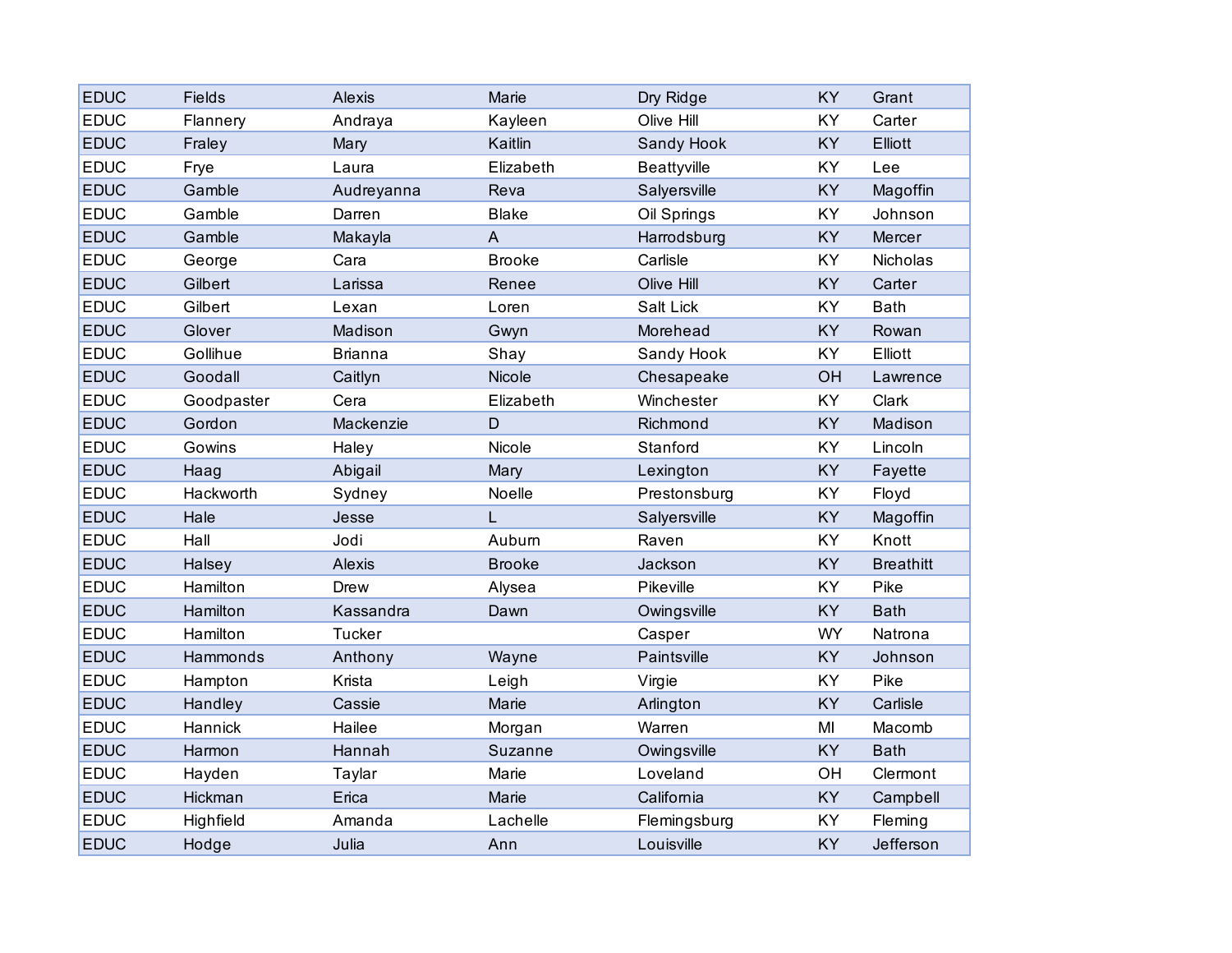| <b>EDUC</b> | Holbrook  | Cassidy        | Lynn            | Auxier              | KY        | Floyd        |
|-------------|-----------|----------------|-----------------|---------------------|-----------|--------------|
| <b>EDUC</b> | Holbrook  | Kellie         | Nicole          | <b>West Liberty</b> | KY        | Morgan       |
| <b>EDUC</b> | Hopkins   | Kaitlynn       | Leanna          | <b>West Liberty</b> | KY        | Morgan       |
| <b>EDUC</b> | Hopson    | <b>Brooke</b>  | <b>Michelle</b> | Paintsville         | KY        | Johnson      |
| <b>EDUC</b> | Horn      | Lydia          | Rose            | Inez                | KY        | Martin       |
| <b>EDUC</b> | Horn      | Rachel         | Elizabeth       | Pikeville           | KY        | Pike         |
| <b>EDUC</b> | Howard    | Hannah         | Elizabeth       | Fayetteville        | OH        | <b>Brown</b> |
| <b>EDUC</b> | Howard    | Olivia         | Derranda        | Salyersville        | KY        | Magoffin     |
| <b>EDUC</b> | Howell    | Sabrina        | Gail            | Inez                | KY        | Martin       |
| <b>EDUC</b> | Humble    | Kirstin        | Maria           | <b>West Liberty</b> | KY        | Morgan       |
| <b>EDUC</b> | Hunter    | Sara           | <b>Beth</b>     | Topmost             | KY        | Knott        |
| <b>EDUC</b> | Irabaruta | Aquilla        |                 | Louisville          | KY        | Jefferson    |
| <b>EDUC</b> | Irvine    | Hannah         | Leann           | Ashland             | KY        | Boyd         |
| <b>EDUC</b> | James     | Cassady        | Lynn            | Inez                | KY        | Martin       |
| <b>EDUC</b> | Jessie    | Christina      | M               | Louisville          | KY        | Jefferson    |
| <b>EDUC</b> | Johnson   | Jessica        | Renee           | Ashland             | <b>KY</b> | Boyd         |
| <b>EDUC</b> | Johnson   | Joanna         | Grace           | Salyersville        | KY        | Magoffin     |
| <b>EDUC</b> | Johnson   | Kaylee         | Grace-Ann       | Ashland             | KY        | <b>Boyd</b>  |
| <b>EDUC</b> | Johnson   | Kristina       | Marie           | Clearfield          | KY        | Rowan        |
| <b>EDUC</b> | Johnson   | Rebecca        | Jean            | <b>West Liberty</b> | KY        | Morgan       |
| <b>EDUC</b> | Jude      | Miranda        | Nicole          | Pilgrim             | KY        | Martin       |
| <b>EDUC</b> | Keeton    | Autumn         | <b>Brooke</b>   | <b>West Liberty</b> | KY        | Morgan       |
| <b>EDUC</b> | Kilgore   | Stephanie      |                 | <b>Betsy Layne</b>  | KY        | Floyd        |
| <b>EDUC</b> | Kiser     | Evelyn         | Lea             | Millersburg         | KY        | Bourbon      |
| <b>EDUC</b> | Koenig    | Savannah       | Marie           | Nicholasville       | KY        | Jessamine    |
| <b>EDUC</b> | Lanning   | Katelyn        | Elizabeth       | Salyersville        | KY        | Magoffin     |
| <b>EDUC</b> | Layne     | Hannah         | Elizabeth       | Raccoon             | KY        | Pike         |
| <b>EDUC</b> | Ledford   | Laura          | Elizabeth       | Cynthiana           | KY        | Harrison     |
| <b>EDUC</b> | Little    | Megan          | Camille         | Olive Hill          | KY        | Carter       |
| <b>EDUC</b> | Love      | <b>Brandon</b> | Jacob           | Maysville           | KY        | Mason        |
| <b>EDUC</b> | Lowry     | Alexandria     | Dawn            | Nicholasville       | KY        | Jessamine    |
| <b>EDUC</b> | Lumpkins  | Ashlynn        | Hope            | <b>Beattyville</b>  | KY        | Lee          |
| <b>EDUC</b> | Maines    | Christina      | Maria           | Morehead            | KY        | Rowan        |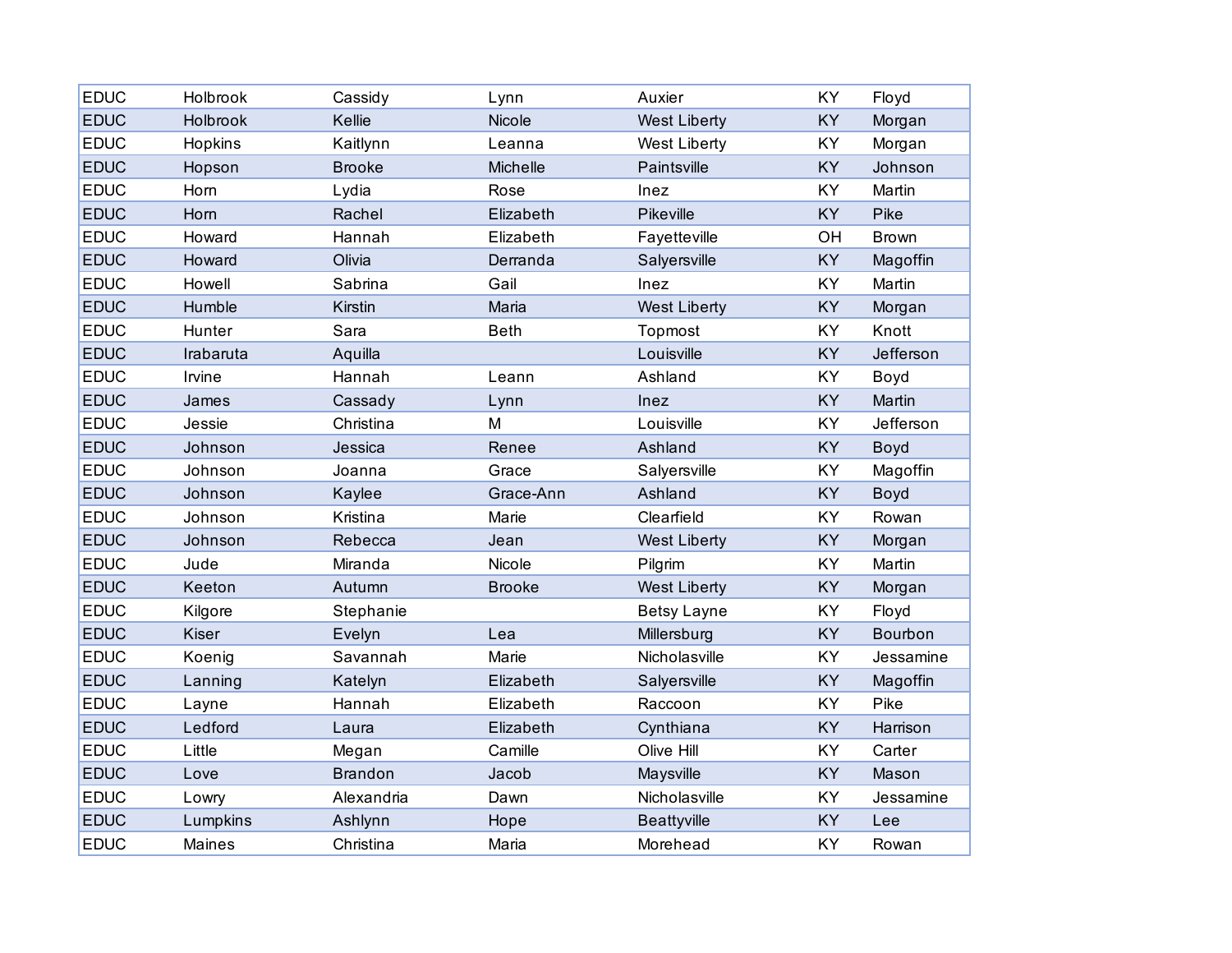| <b>EDUC</b> | Marcum          | Allyson       | <b>Brooke</b>   | Louisa              | <b>KY</b> | Lawrence       |
|-------------|-----------------|---------------|-----------------|---------------------|-----------|----------------|
| <b>EDUC</b> | Mason           | Dakota        | N               | Morehead            | KY        | Rowan          |
| <b>EDUC</b> | Massey          | Keeley        | E               | <b>Mount Olivet</b> | KY        | Robertson      |
| <b>EDUC</b> | May             | Heather       | Nicole          | Argillite           | KY        | Greenup        |
| <b>EDUC</b> | Mayabb          | <b>Tayler</b> | Carin           | Campton             | KY        | Wolfe          |
| <b>EDUC</b> | Maynard         | Alexis        | <b>Brooke</b>   | Flatwoods           | KY        | Greenup        |
| <b>EDUC</b> | Maynard         | Kristen       | Rebecca         | Pikeville           | KY        | Pike           |
| <b>EDUC</b> | McFarland       | Aubrey        | Nicole          | Peebles             | OH        | Adams          |
| <b>EDUC</b> | McFarland       | Haley         | Nicole          | Owingsville         | <b>KY</b> | <b>Bath</b>    |
| <b>EDUC</b> | McFarland       | Hannah        | Carolyn         | Salyersville        | <b>KY</b> | Magoffin       |
| <b>EDUC</b> | <b>McFarlin</b> | April         | Α.              | Ashland             | KY        | Boyd           |
| <b>EDUC</b> | McKay           | Victoria      | Ann             | Maysville           | KY        | Mason          |
| <b>EDUC</b> | <b>McKinney</b> | Ashley        | <b>Michelle</b> | Somerset            | <b>KY</b> | Pulaski        |
| <b>EDUC</b> | <b>Mullins</b>  | Caitlyn       | Nicole          |                     |           |                |
| <b>EDUC</b> | Murphy          | John          | Joseph          | Ridge               | <b>NY</b> | Suffolk        |
| <b>EDUC</b> | Oakley          | Summar        | Dawn            | Olive Hill          | KY        | Carter         |
| <b>EDUC</b> | O'Brian         | Jayme         | Leigh Ann       | Van Lear            | <b>KY</b> | Johnson        |
| <b>EDUC</b> | Ousley          | Gary          | Austin          | Flatgap             | KY        | Johnson        |
| <b>EDUC</b> | Parsley         | Laikin        | Dakota          | Ashland             | KY        | Boyd           |
| <b>EDUC</b> | Patrick         | Madison       | D               | Olive Hill          | KY        | Carter         |
| <b>EDUC</b> | Pelphrey        | Erica         | Dawn            | Van Lear            | <b>KY</b> | Johnson        |
| <b>EDUC</b> | Perkins         | Nikea         | <b>Brianne</b>  | Grayson             | KY        | Carter         |
| <b>EDUC</b> | Pierce          | Micailyn      | Rochelle        | Paintsville         | <b>KY</b> | Johnson        |
| <b>EDUC</b> | Poe             | Brooklyn      | Faith           | Salyersville        | KY        | Magoffin       |
| <b>EDUC</b> | Preece          | Julia         | Grace           | Tomahawk            | KY        | Martin         |
| <b>EDUC</b> | Pruitt          | Katie         | Micha           | Pikeville           | KY        | Pike           |
| <b>EDUC</b> | Purdum          | Kelsey        | Lyn             | Gallipolis          | OH        | Gallia         |
| <b>EDUC</b> | Rawlins         | Cory          | Edward          | Ironton             | OH        | Lawrence       |
| <b>EDUC</b> | Ray             | Mitchell      | Jordan          | Paintsville         | <b>KY</b> | Johnson        |
| <b>EDUC</b> | Reeves          | Mattie        | <b>Briana</b>   | Ashland             | KY        | Boyd           |
| <b>EDUC</b> | Reid            | Heidi         | <b>Brooke</b>   | Prestonsburg        | <b>KY</b> | Floyd          |
| <b>EDUC</b> | Rippy           | Miranda       | L               | Mount Washington    | KY        | <b>Bullitt</b> |
| <b>EDUC</b> | Robinson        | Courtney      | L               | Salt Lick           | KY        | <b>Bath</b>    |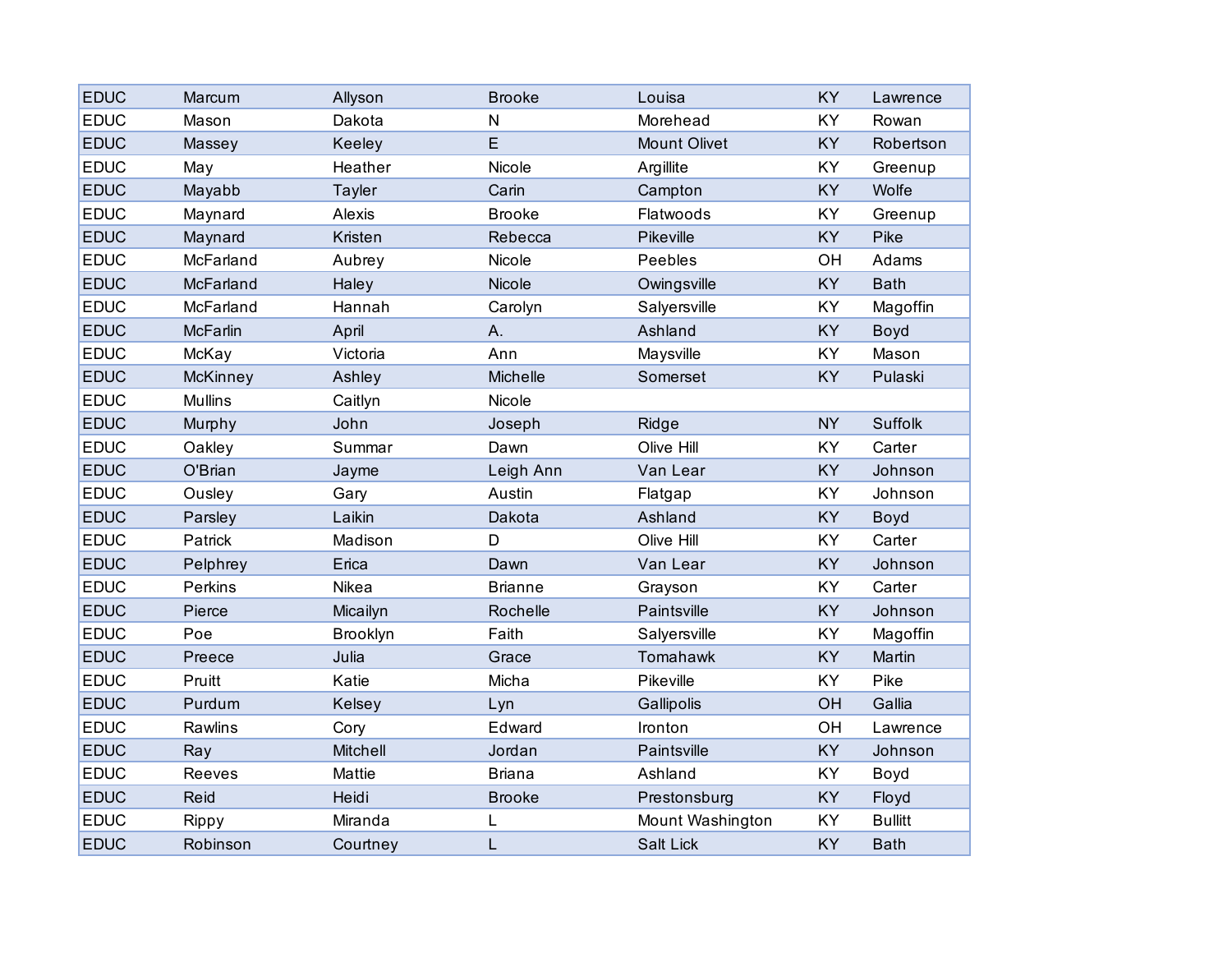| <b>EDUC</b> | Robinson        | Derrick   | T             | Stanton            | <b>KY</b> | Powell         |
|-------------|-----------------|-----------|---------------|--------------------|-----------|----------------|
| <b>EDUC</b> | Robinson        | Gwyneth   | Camille       | Union              | <b>KY</b> | <b>Boone</b>   |
| <b>EDUC</b> | Robinson        | Sara      | <b>Beth</b>   | Morehead           | KY        | Rowan          |
| <b>EDUC</b> | Rodebaugh       | Kaleb     | Dwayne        | Prestonsburg       | <b>KY</b> | Floyd          |
| <b>EDUC</b> | Rudd            | Rhonda    | Gayle         | Wellington         | <b>KY</b> | Menifee        |
| <b>EDUC</b> | Runyan          | Shannon   | Louise        | Winchester         | OH        | Adams          |
| <b>EDUC</b> | Sammons         | Alexis    | Katherine     | Ashland            | KY        | Boyd           |
| <b>EDUC</b> | Sapp            | Kara      | Danielle      | Ewing              | KY        | Fleming        |
| <b>EDUC</b> | Seither         | Michael   | Philipp       | Paris              | <b>KY</b> | Bourbon        |
| <b>EDUC</b> | Shephard        | Abbey     | Jordan        | Lucasville         | OH        | Scioto         |
| <b>EDUC</b> | Shepherd        | Chasity   | Nicole        | <b>Brooksville</b> | <b>KY</b> | <b>Bracken</b> |
| <b>EDUC</b> | Sherman         | Corey     | Ann           | Wheelersburg       | OH        | Scioto         |
| <b>EDUC</b> | Shockley        | Sarah     | Elizabeth     | Harrodsburg        | KY        | Mercer         |
| <b>EDUC</b> | Shoemaker       | Ashton    | B             | Morehead           | <b>KY</b> | Rowan          |
| <b>EDUC</b> | Simmons         | Destiny   | P             | Sandy Hook         | <b>KY</b> | Elliott        |
| <b>EDUC</b> | <b>Simpkins</b> | Makayla   | <b>Brooke</b> | Huddy              | <b>KY</b> | Pike           |
| <b>EDUC</b> | Simpson         | Emily     | Grace         | Williamstown       | <b>KY</b> | Grant          |
| <b>EDUC</b> | Simpson         | Kyle      | Robert        | Ashland            | KY        | Boyd           |
| <b>EDUC</b> | Smallwood       | Kristen   | Paige         | Frenchburg         | <b>KY</b> | Menifee        |
| <b>EDUC</b> | Snedegar        | MacKenzie | J             | Sharpsburg         | KY        | <b>Bath</b>    |
| <b>EDUC</b> | Spiritoso       | Connie    |               | Union              | KY        | <b>Boone</b>   |
| <b>EDUC</b> | Stambaugh       | Anna      | Michelle      | Paintsville        | KY        | Johnson        |
| <b>EDUC</b> | Staton          | Kaitleigh | Rhaneen       | Grayson            | KY        | Carter         |
| <b>EDUC</b> | <b>Stevens</b>  | Katelyn   | B             | Morehead           | <b>KY</b> | Rowan          |
| <b>EDUC</b> | Stewart         | Conner    | D             | Sharpsburg         | KY        | <b>Bath</b>    |
| <b>EDUC</b> | Stewart         | Leslie    | Danielle      | Stanton            | KY        | Powell         |
| <b>EDUC</b> | Stone           | Hayden    | Clark         | Winchester         | KY        | Clark          |
| <b>EDUC</b> | <b>Stone</b>    | Layken    | Kennedy       | Olive Hill         | KY        | Carter         |
| <b>EDUC</b> | Straw           | MacKenzie | Taylor        | Carlisle           | KY        | Nicholas       |
| <b>EDUC</b> | <b>Swails</b>   | Kasey     | Cheyenne      | Lawrenceburg       | KY        | Anderson       |
| <b>EDUC</b> | <b>Tackett</b>  | Grace     | Ann           | Dorton             | <b>KY</b> | Pike           |
| <b>EDUC</b> | <b>Tackett</b>  | Megan     | Lasha         | Mc Dowell          | KY        | Floyd          |
| <b>EDUC</b> | Tedesco         | Mary      | Elizabeth     | Waynesville        | OH        | Warren         |